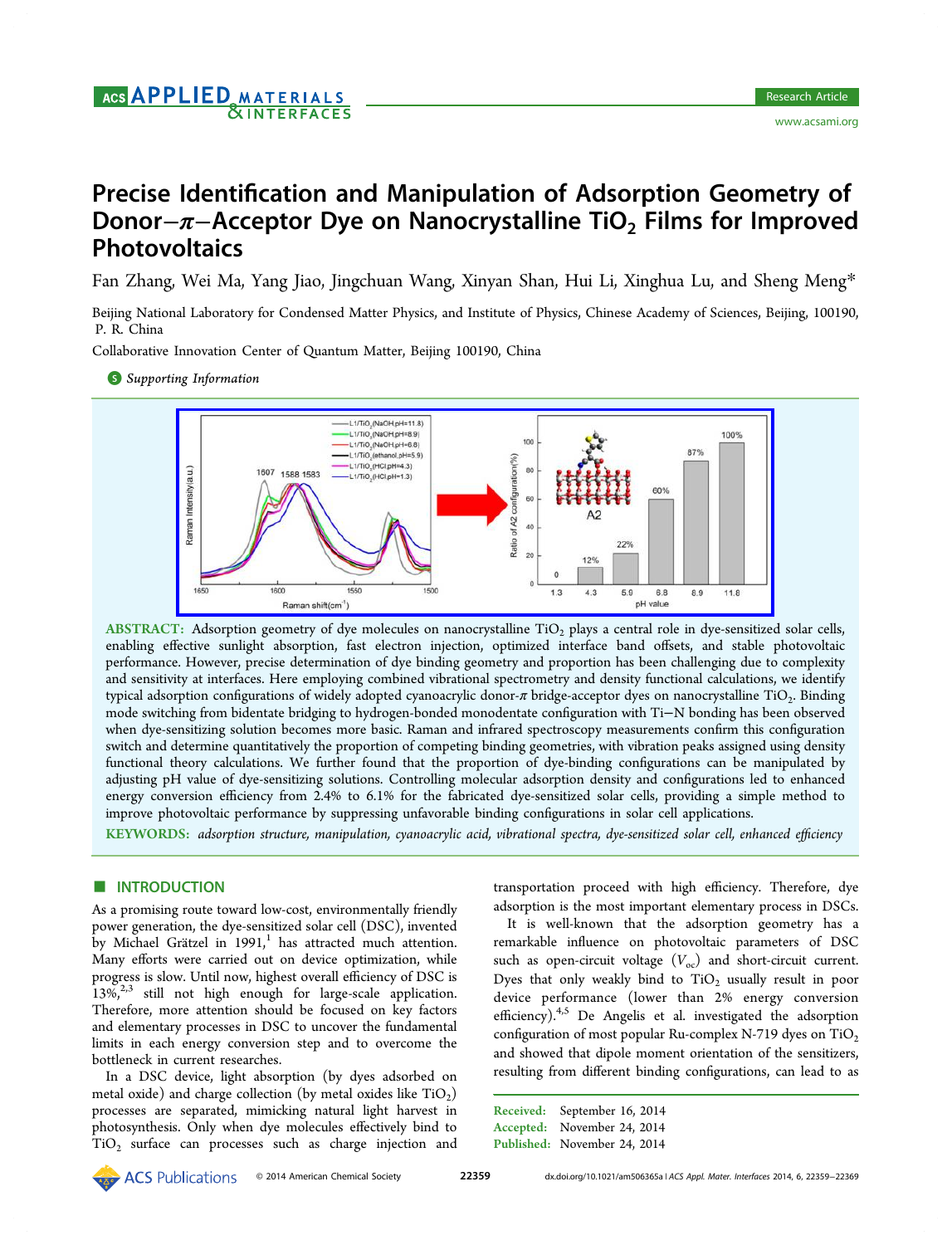large as a 0.61 eV shift in  $TiO<sub>2</sub>$  conduction band edge (CBE), introducing an  $~\sim$ 0.1 V larger open-circuit voltage.<sup>6</sup> Recently, Kley et al. confirmed strong dependence of the lowest unoccupied molecular orbital (LUMO) positions [o](#page-9-0)f N3 dye on its binding modes, whereas scanning tunneling spectroscopy data acquired on tens of N3 molecules exhibit a wide distribution of LUMO positions ranging from 1.3 to 2.3 eV. More importantly, dye adsorption geometry undergoes various transformations under certain circumstances. Li et al. observe[d](#page-9-0) that the adjustment of adsorption configuration with assistance of surface hydrogen helps catechol diffusion on TiO<sub>2</sub>.<sup>8,9</sup> Our previous work investigated Eosin Y binding configurations on  $TiO<sub>2</sub>$  and associated structural c[han](#page-9-0)ges controlled by changing electrolyte solutions.<sup>10</sup>

Identifying dye binding configuration is a crucial step before any rational struct[ura](#page-9-0)l control can be envisaged. Precise determination of dye binding geometry is, however, very challenging because of the complexity and sensitivity of dye/ nanocrystalline  $TiO<sub>2</sub>$  interface. Tremendous controversy exists concerning the precise interface structures upon dye adsorption on TiO2. For the majority of dyes, a carboxyl group is employed as an effective anchor through which dyes bind onto  $TiO<sub>2</sub>$  surfaces. At least three adsorption configurations were proposed regarding the position of the carboxylic group: monodentate, bidentate chelating, and bidentate bridging modes.<sup>11,12</sup> Among them, bidentate chelating is highly unstable according to first-principles calculations, $13$  so this configuration is thou[ght t](#page-9-0)o be nonexistent in real devices. Bidentate bridging was considered to be most stable and [wid](#page-9-0)ely accepted in most previous works.<sup>11,12,14,15</sup> However, our observation suggests that the adsorption configuration with Ti−N and Ti−O binding is more [stable tha](#page-9-0)n bidentate bridging for cyanoacrylate dyes.<sup>16</sup> For a full understanding of the fundamental processes in DSC and a rational control in applications, the information abo[ut](#page-9-0) the precise binding configurations and relative concentration is highly desirable.

A large proportion of synthesized dyes use cyanoacrylic groups as the anchor, making various adsorption configurations possible in real DSC devices. These metal-free organic dyes adopt a donor- $\pi$  bridge-acceptor (D- $\pi$ –A) structure,<sup>17–</sup> attracting much attention in DSC community recently and reaching a highest efficiency of 11.5−12.8%.<sup>18</sup> In the pr[es](#page-9-0)e[nt](#page-9-0) work, we have taken a typical cyanoacrylic D−π−A dye named 5-[4-(diphenylamino)phenyl]thiophene-2-c[ya](#page-9-0)noacrylic acid (L1) as a representative dye to study its adsorption on  $TiO<sub>2</sub>$ by combining vibration spectroscopic measurements and firstprinciples calculations. Two different binding configurations, hydrogen-bonded monodentate with Ti−N bonding (A2) and bidentate bridging (B2), were clearly identified by analyzing spectroscopic Fourier transform infrared (FTIR) and Raman measurements, accompanied by theoretical analysis. The existence of newly proposed structure A2 is strongly supported by the presence of asymmetric COO vibration, spectral changes upon adjusting dyeing solution, and the persistent shift of CN stretch mode. More importantly, the quantitative proportion of A2 adsorption mode can be first determined, and artificially adjusted by the pH value of dye-loading solution. A direct link between the measured interface structure and resultant device photovoltaic performance has been established, whereas the dominance of A2 binding geometry leads to increased opencircuit voltage, higher dye loads, and enhanced device stability. Our results suggest the position and intensity of asymmetric COO mode and CN stretch mode can serve as effective

fingerprints for accurate determination of  $D-\pi-A$  dye binding geometry, through which an optimized distribution of interface geometries can be obtained by adjusting dyeing conditions and high-energy conversion efficiency of DSC devices can be reached.

#### **EXPERIMENTAL SECTION**

Materials and Chemicals. 2-Cyano-3-(2-thienyl)acrylic acid (M0, 97%, powder) from PI Company, P25  $TiO<sub>2</sub>$  nanoparticles (99.5%), and 200 nm particle from Degussa are all commercially available and used as received without further purification. Confirmed by Raman and X-ray diffraction, anatase content is over 90% in our P25  $TiO<sub>2</sub>$ sample. 5-[4-(Diphenylamino)phenyl]thiophene-2-cyanoacrylic acid (L1, 98.5%) is synthesized by Synwit Technology Company in Beijing. Its purity was confirmed by <sup>1</sup>H nuclear magnetic resonance spectra and compared with ref 20. Other regents such as ethanol or NaOH are analytically pure.

**Raman and IR Spectra.** A layer of nanocrystalline TiO<sub>2</sub> (5  $\mu$ m) was deposited on a precleaned [glas](#page-9-0)s substrate by doctor blade method using a uniform  $TiO<sub>2</sub>$  paste containing 3.5 g Degussa P25  $TiO<sub>2</sub>$ powder (scanning electron microscopy image in Supporting Information, Figure S1), 35 mL ethanol. TiO<sub>2</sub> film was heated to 500 °C in the muffle furnace and kept at that temperature for 30 min to remove organic pollutants. When it was cooled to 100 °[C,](#page-8-0) [it](#page-8-0) [was](#page-8-0) [immersed immediately](#page-8-0) into 0.3 mM L1 or 10 mM M0 ethanol solution. The adsorption process was maintained for 15 h. Then the film was rinsed with pure ethanol thoroughly to remove unbound dye molecules and dried in air. The pH value of dye solutions was adjusted by adding NaOH solid powder or 37% HCl aqueous solution, measured by a pH meter (Mettler Toledo) with an accuracy of  $\pm 0.3$ . Note that the numerical pH values in this work are reproducible and should be considered unconventional because referred to a reading in ethanol solvent rather than in water.

To measure Raman spectra, the sensitized  $TiO<sub>2</sub>$  powder was removed from the glass and contained in Nuclear Magnetic Resonance tubes and sealed. NICOLET 6700 FT-Raman spectrometer (Thermo Scientific, USA) was applied. The wavelength used was 1064 nm to avoid fluorescence effect, and a frequency resolution of 4  $cm^{-1}$  was achieved.

Transmission infrared spectra were obtained using a NICOLET iN10 MX FTIR spectrometer (Thermo Scientific, USA). A small volume powder of M0, L1, and molecule-adsorbed  $TiO<sub>2</sub>$  was pressed between two diamond windows. Spectra covering the range from 4000 to 600 cm<sup>−</sup><sup>1</sup> and 16 scans at a resolution of 4 cm<sup>−</sup><sup>1</sup> were used. The IR illuminating area was ∼100 μm × 100 μm.

Laser Photolysis Studies. The nanosecond laser flash photolysis (LFP) technique was applied to study dynamic process of dyeadsorbed  $TiO<sub>2</sub>$  nanoparticles. Dye-loaded  $TiO<sub>2</sub>$  films were dispersed in acetonitrile by 3 min of sonication. The suspension was filled into a sample quartz cell (1 cm  $\times$  1 cm  $\times$  4 cm). Details of LFP instrument setup named LP920 are described in ref 22. A nanosecond Nd:YAG laser system was used for excitation (Surelite Continuum laser, pulse width 5−8 ns), and Xe lamp with 450 W was used as probe light.

DSC Fabrication. The procedure [for](#page-9-0) DSC fabrication and assembly followed the description in ref 23. Fluorine-doped tin oxide coated glass (FTO, NSG) was cleaned by sequential sonication in distilled water, acetone, and ethanol and then treated in UV-ozone furnace for 20 min. A compact  $TiO<sub>2</sub>$  blockin[g la](#page-9-0)yer was deposited on the conductive side of FTO glass by soaking the substrate in 40 mM TiCl<sub>4</sub> aqueous solution and heated to 70 °C for 30 min. After rinsing with distilled water and drying in air, a layer of nanocrystalline  $TiO<sub>2</sub>$ , 10  $\mu$ m thick, was deposited by doctor blade method, using a uniform  $TiO<sub>2</sub>$  paste containing 3.5 g Degussa P25  $TiO<sub>2</sub>$  powder and 0.17 g carbowax M-20,000 in 35 mL ethanol. Following that, a layer of lightscattering TiO<sub>2</sub> containing 200 nm particles, 4  $\mu$ m thick, was deposited on P25 TiO<sub>2</sub> film, then dried in air for 5 min and heated to 450 °C for 30 min. After cooling to room temperature, the film was soaked in 40 mM TiCl<sub>4</sub> solution again and boiled at 70 °C for 40 min. After washing it with distilled water, we heated the  $TiO<sub>2</sub>$  film gradually to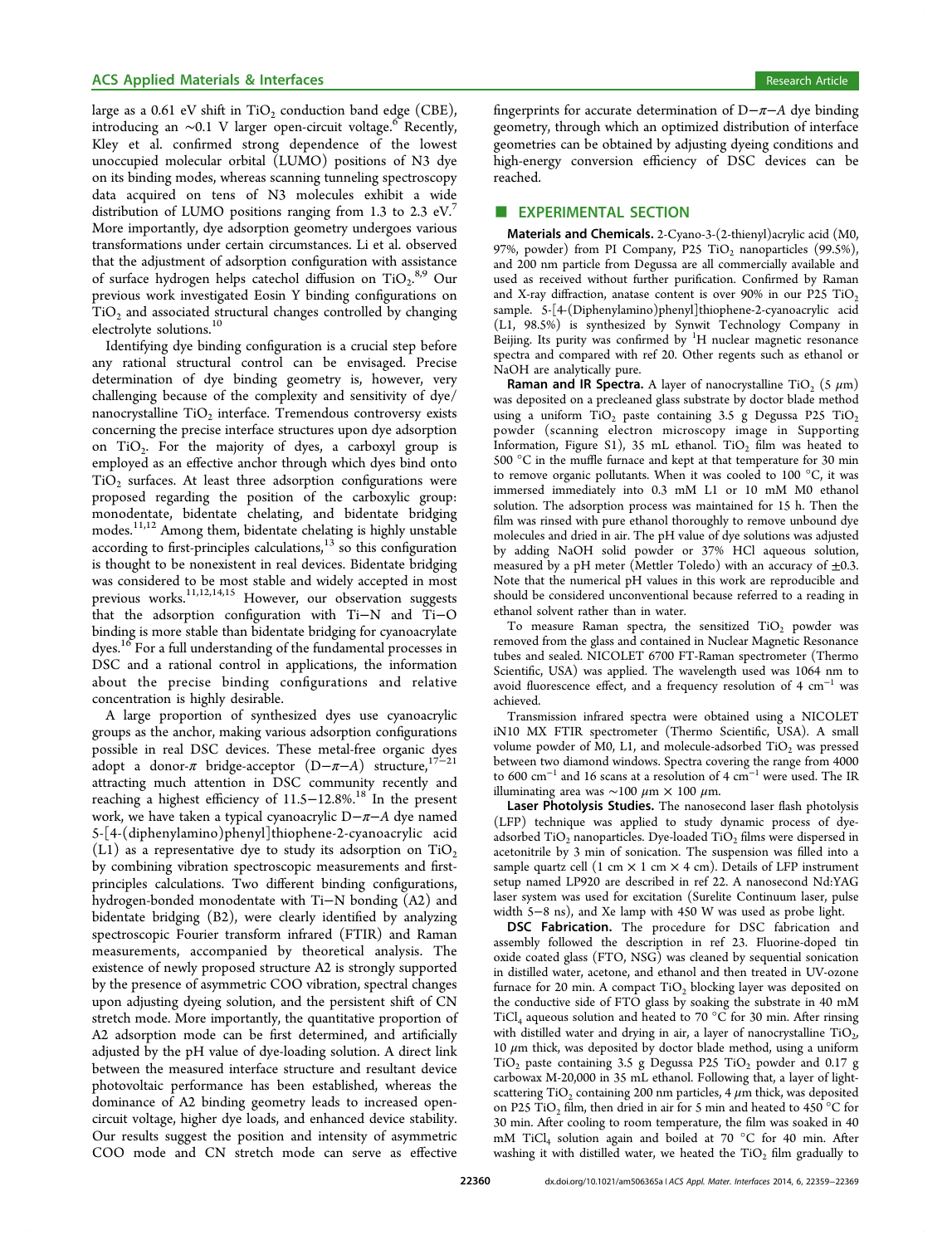<span id="page-2-0"></span>500 °C (8 °C per minute) and maintained at 500 °C for 30 min and then cooled it to 100 °C.

The film was immersed into L1 ethanol solution (0.3 mM) and sensitized overnight. After 15 h, the film was removed from the dye solution, rinsed with ethanol, and dried in a 60 °C oven. Plastic spacers were prepared and put on dye-adsorbed TiO<sub>2</sub> film. Drop electrolyte onto the film. Standard electrolyte was used. The standard electrolyte contains DMPII 0.3M, I<sub>2</sub> 0.05 M, LiI 0.5 M, 4-TBP 0.5 M in acetonitrile. Finally, fix the anode and Pt counter electrode together to make the DSC device.

Current density–voltage  $(I-V)$  curves of DSCs with 0.16 cm<sup>2</sup> active area were obtained under AM  $1.5G$   $(100 \, \text{mW/cm}^2)$ illumination. The measurement employed a solar simulator equipped with 150 W xenon lamp (model 94021A, Oriel), a reference solar cell (model 91150 V) and a Keithley model 2400 digital source meter.

Theoretical Computation. First-principles density functional theory (DFT) calculations were carried out to study the molecular geometry, electronic structure, and vibration spectrum of M0 adsorbed onto  $TiO<sub>2</sub>$  surfaces. The ground-state molecular geometries were optimized with Vienna ab initio simulation package (VASP), using Vanderbilt ultrasoft pesudopotentials and generalized gradient approximation (GGA) of PW91. An energy cutoff of 400 eV and Γ point k-sampling was used. Geometries were optimized until forces on nonfixed atoms are below 0.03 eV/ $\AA$ , which were considered fully relaxed. The simulation cell contains the M0 molecules, bonded onto the  $TiO<sub>2</sub>$  anatase (101) surface, the dominant and thermodynamically stable facet. The surface slab has dimensions of  $10.38 \times 15.27 \times 25.00$  $\rm \AA^3$ , corresponding to a  $\rm TiO_2$  surface coverage of one dye per 158  $\rm \AA^2$  or 1.05 μmol·m<sup>−</sup><sup>2</sup> . Periodic boundary conditions were applied to replicate the simulation cell in all three dimensions. A sufficiently large vacuum layer (at least 10 Å) was added to the simulation cell in the direction perpendicular to the surface to ensure no interactions between each slab. Vibration spectroscopy was calculated by Fourier transform of the dipole correlation function with an energy resolution of 6 cm<sup>-1</sup>. The dipole correlation function was obtained by molecular dynamics (MD) simulations with a time step of 1 ps. When vibration mode of COO group is discussed, theoretical curves are rescaled by a factor of 1.015 in frequency to display a better fit to experimental curves.

### ■ RESULTS AND DISCUSSION

IR and Raman Spectra of M0 Adsorbed on  $TiO<sub>2</sub>$ . Direct evidence concerning dye-adsorption configuration on  $TiO<sub>2</sub>$ surface can be obtained by measuring the vibrational spectra of dye molecules at the interface. Since L1 is a complex molecule and interaction between dyes and  $TiO<sub>2</sub>$  is localized at the acceptor part of the dye, we take M0 (2-cyano-3-(2 thienyl)acrylic acid) as a simple model to study dye adsorption first. The chemical structure of M0 is shown in Figure 1a inset.

Figure 1a presents the IR spectrum of M0 molecules in powder form. The band at 1689  $cm^{-1}$  is assigned to C=O stretching of a free carboxyl group (in dimer form).<sup>14</sup> It completely disappears after M0 adsorption on TiO<sub>2</sub> (Figure 1b), strongly suggesting that carboxyl group take pa[rt](#page-9-0) in adsorption. In the IR spectrum of M0 adsorbed  $TiO<sub>2</sub>$  film (Figure 1b), new sharp band appears at 1606 cm<sup>−</sup><sup>1</sup> , which may be related to the asymmetric vibration of adsorbed COO group.24,25 Features at ∼1640 cm<sup>−</sup><sup>1</sup> can be attributed to water.<sup>26</sup> A sharp peak at 1581 cm<sup>−</sup><sup>1</sup> in Figure 1a is designated to vib[ration](#page-9-0) mode of the thiophene moiety. Since the thiophene group [is](#page-9-0) pointing away from the surface and not involved in surface binding, $27$  its IR peak position should not change, consistent with a shoulder appearing at the same position after adsorption (Fig[ure](#page-9-0) 1b). More interesting, the peak at 2225 cm<sup>−</sup><sup>1</sup> , which is the CN stretching mode of L1 in powder form, is red-shifted to 2222 cm<sup>-1</sup>, suggesting CN also participates in dye adsorption.



**Figure 1.** IR spectrum of (a) M0 powder, (b) M0 adsorbed  $TiO<sub>2</sub>$ through pure ethanol solution, and  $(c)$  M0 adsorbed TiO<sub>2</sub> through ethanol solution containing NaOH. (inset) The M0 molecule structure and possible adsorption structure of the anchor part. Theoretical frequencies of  $M0/TiO<sub>2</sub>$  are shown as vertical bars in (c). Red bars for configuration A2:  $\nu_{\text{asym}}(COO) = 1608 \text{ cm}^{-1}$ ,  $\nu_{\text{sym}}(COO)$ = 1292 cm<sup>-1</sup>; Blue for configuration B2:  $v_{\text{asym}}(\text{COO}) = 1584 \text{ cm}^{-1}$ ,  $\nu_{sym}(\text{COO}) = 1315 \text{ cm}^{-1}$ ; Green for configuration A1:  $\nu_{\text{asym}}(\text{COO}) =$  $1691 \text{ cm}^{-1}$ ,  $\nu_{sym}(\text{COO}) = 1229 \text{ cm}^{-1}$ .

The observations above provide a clue about M0's adsorption structure. To ascribe the peaks more precisely, we calculated the binding energy and vibration frequency of COO group from all possible M0 adsorption structures, as displayed in Figure 2. A1 has both −CN and −CO bonded to surface with 2.29 Å Ti−N and 2.04 Å Ti−O bond length. A2 is more robust wit[h](#page-3-0) an additional hydrogen bond (H-bond) connected to the surface, where the O···H length is 1.60 Å. Configuration B1 is similar to A2 in that it contains the Ti−O monodentate bond and H-bond but no Ti−N bonding. Structure B2 is bidentate bridging mode with two interface Ti−O bonds (bond length: 2.08 Å). Note that D $-\pi$ −A dyes containing anchors similar to M0 are found to stand up on TiO<sub>2</sub> surface;<sup>27-29</sup> therefore, we adopt the Z isomer $^{30,31^{\text{*}}}$  (thiophene and COOH are in cis configuration) for A structures and the E is[omer](#page-9-0) (thiophene and CN are in [cis](#page-9-0) configuration) for B2 configuration to avoid steric hindrance between the dye donor and the TiO<sub>2</sub> surface. The E isomer for A1–A3 and Z isomer for B2 are also considered. For D−π−A dyes with a large donor group, however, strong steric hindrance prevents formation of these lying down configurations.

Among all possible adsorption structures, A2 is most stable, whose adsorption energy is  $1.3$  eV, similar to previous result.<sup>16</sup> B2, which is widely accepted to be dominant adsorption species in most previous works, is less stable by only 0.2 eV. Calculat[ed](#page-9-0) adsorption energy for A1 is moderate, 1.0 eV, while for B1, its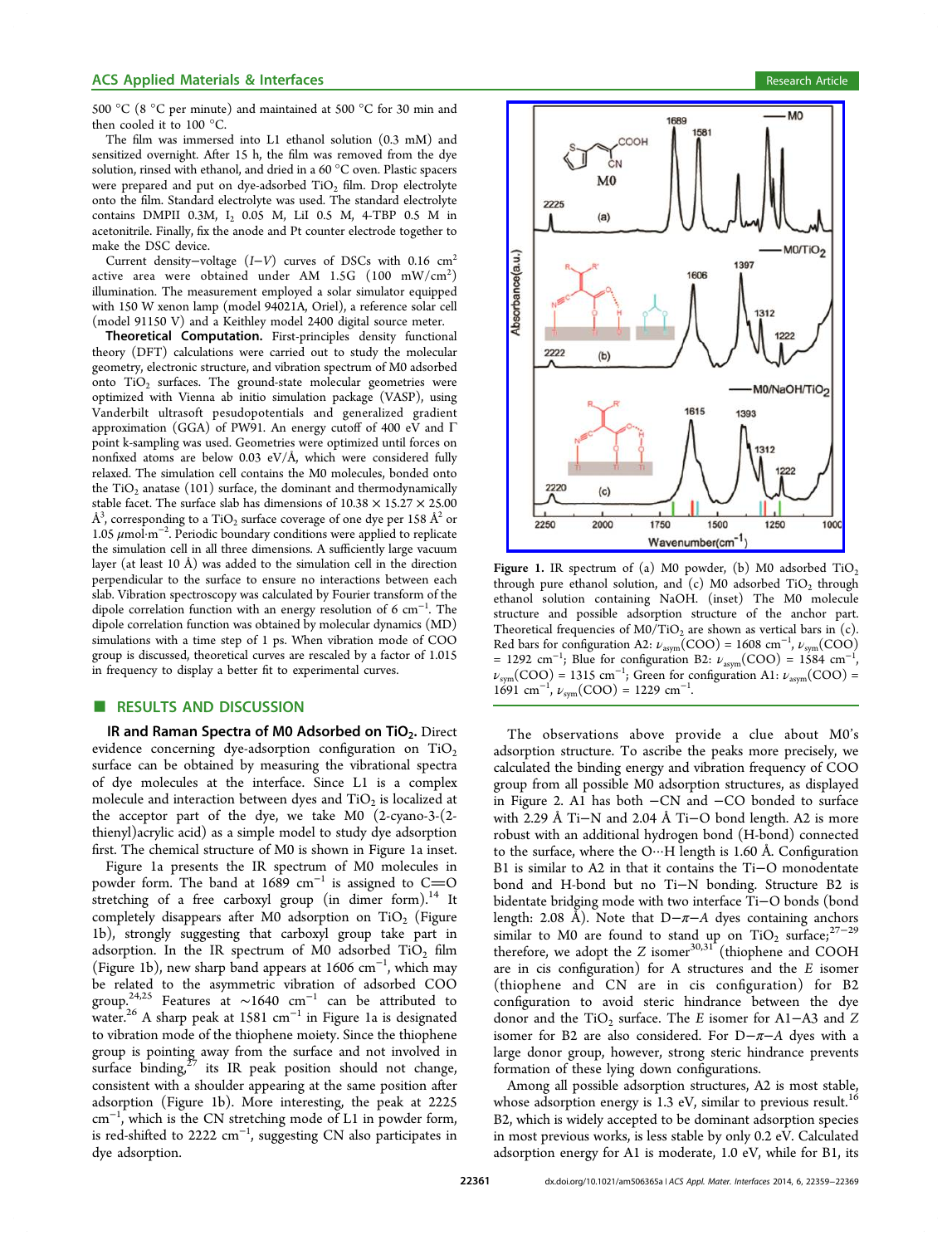<span id="page-3-0"></span>

Figure 2. Differe[nt adsorption structures of M0. First row: adsorption with Ti](http://pubs.acs.org/action/showImage?doi=10.1021/am506365a&iName=master.img-002.jpg&w=382&h=237)−N binding; second row: adsorption without Ti−N binding.

binding energy is small, 0.9 eV, which easily desorbs from  $TiO<sub>2</sub>$ surface. Considering the accuracy of DFT simulations, A1, A2, and B2 are possible structure candidates for dye adsorption on  $TiO<sub>2</sub>$  that could coexist in devices. To judge which structure is dominant, IR and Raman signals related to the anchor group in these configurations must be measured and analyzed.

Through first-principles calculations, we found the CN stretching band in A2 adsorption configuration is located at 2212 cm<sup>-1</sup>, which is red-shifted compared to that of a free molecule and of configurations without Ti−N bonding (2217 cm<sup>-1</sup>).<sup>16</sup> The trend is in good accordance with experiment, where CN stretching frequency moves from 2225 to 2222 cm<sup>-1</sup> after [M0](#page-9-0) adsorbs onto  $TiO<sub>2</sub>$  substrate (Figure 1).

The existence of A2 mode with interface Ti−N bond suggests that cyano group in organic dye is not [ju](#page-2-0)st an electronaccepting unit but also binds to  $TiO<sub>2</sub>$  substrate. Coupling between cyano group and  $TiO<sub>2</sub>$  surface has been considered by previous work. $32,33$  It stabilizes dye anchoring by additional 0.4−0.7 eV Ti−N bond strength. This is consistent with A2's highest adsor[ption](#page-9-0) energy. More importantly, the bond produces higher  $V_{\text{oc}}$  while maintaining efficient photoelectron injection with higher yields, shown in previous work.<sup>16</sup> As a result, ratio of A2 mode should be increased in real devices to enhance photovoltaic performance.

More evidence comes from locations of calculated peaks for COO asymmetric and symmetric vibration modes represented by short vertical bars in Figure 1c. The frequency of asymmetric COO vibration in the A2 configuration,  $\nu_{\text{asym}}(\text{COO}) = 1608$ cm<sup>−</sup><sup>1</sup> , is almost identical with t[he](#page-2-0) value of 1606 cm<sup>−</sup><sup>1</sup> measured in IR experiment after rescaling by a factor of 1.015. Therefore, the 1606 cm<sup>−</sup><sup>1</sup> peak confirms the existence of A2 adsorption mode. No obvious band is observed for frequencies higher than 1606 cm<sup>−</sup><sup>1</sup> , indicating few molecules would adopt the A1 configuration on TiO<sub>2</sub>, where  $\nu_{\text{asym}}(\text{COO}) = 1691 \text{ cm}^{-1}$ . As for structure B2, a peak shows up at  $1312 \text{ cm}^{-1}$  after adsorption, which matches well with calculated  $\nu_{sym}(\text{COO}) = 1315 \text{ cm}^{-1}$ . . From the analysis of IR spectra, there is a great possibility that A2 and B2 coexist during M0 (L1) adsorption.

The assignment is in good agreement with our additional experiments. After addition of NaOH in M0 ethanol solution, with 1:1 molar ratio, IR spectrum of adsorbed molecule changes compared with Figure 1b. COO asymmetric vibration is blue-shifted to be  $1615 \text{ cm}^{-1}$ , and CN stretching band is further red-shifted to be 2220 [c](#page-2-0)m<sup>-1</sup>, indicating an increased ratio of A2 (A3) configuration (Figure 1c). In the present situation, more hydroxyl groups are preserved on NaOHmodified  $TiO<sub>2</sub>$ , with some donating a hydr[og](#page-2-0)en atom to form a hydrogen bond with the dangling O atom from M0's carboxylate group, $34$  and forming configuration A3, which resembles configuration A2 very much. The calculated adsorption energy, [v](#page-9-0)ibration peak, and dipole moment of A3 is almost identical to that of A2. These two configurations only differ in the hydrogen bond length: in A2 the H···O length is 1.60 Å, while in A3 it is 2.02 Å. A weaker H bond in configuration A3 would result in an increase in  $\nu_{\text{asym}}(\text{COO})$ from  $1606$  to  $1615$   $cm^{-1}$ . Therefore, both A2<sup>'</sup> and A3 configurations can be essentially considered as the same structure. We note that if only one stable configuration exists in the M0/TiO<sub>2</sub> (L1/TiO<sub>2</sub>) system, changes in IR spectra mentioned above cannot occur. Therefore, there are at least two binding configurations coexisting, and presumably they are configurations A2 and B2.

MD simulations provide a more direct comparison to experiments on peak assignment. Asymmetric and symmetric vibration peaks of adsorbed COO group in A2 configuration are shown in Figure 3a. For comparison, IR spectrum of M0 adsorbed  $TiO<sub>2</sub>$  is also plotted. Clearly, A2's vibration peaks are similar to experime[nta](#page-4-0)l curve, both in amplitude and peak positions. As for B2, amplitude of its symmetric COO vibration  $(1315 \text{ cm}^{-1})$ , matches better with 1312 cm<sup>-1</sup> peak than 1292 cm<sup>−</sup><sup>1</sup> peak of A2 (Figure 3b). Vibration frequency for asymmetric COO mode (1584 cm<sup>−</sup><sup>1</sup> ) is fairly low, which contributes to the 1580 cm<sup>−</sup><sup>1</sup> [sh](#page-4-0)oulder in experimental curve. Calculated bands located at 1563 and 1393 cm<sup>−</sup><sup>1</sup> for A2, together with bands at 1483 and 1376 cm<sup>−</sup><sup>1</sup> for B2, are designated to coupled vibrations of other groups conjugated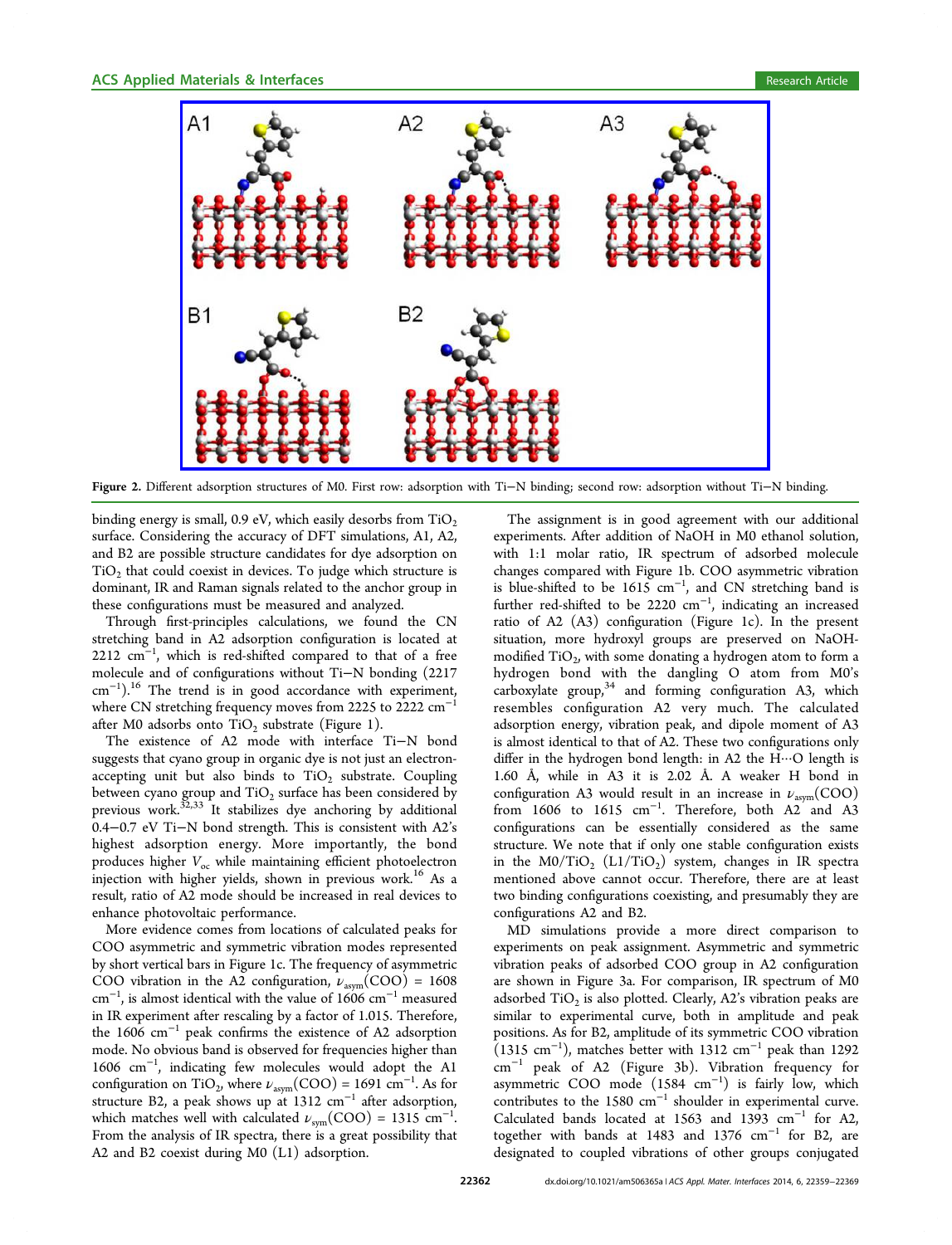<span id="page-4-0"></span>

Figure 3. (a) Computed IR spectra from vibration of A2's COO group (bla[ck\) and IR spectrum of adsorbed M0 \(red, experiment\);](http://pubs.acs.org/action/showImage?doi=10.1021/am506365a&iName=master.img-003.jpg&w=213&h=242) (b) computed vibrational spectra of B2's COO group. (inset) Configuration A2 and B2 at anchor part. Theoretical curves are rescaled by a factor of 1.015 in vibration frequency to display a better fit to experimental curves.

with COO group. Above analysis shows that A2 and B2 configuration coexist in  $M0/TiO<sub>2</sub>$  system. Previous investigations also support the above assignment. Red shift of CN stretch mode is similar to those observed for other molecules with the cyanoacrylic acid as an anchor.<sup>14,35−37</sup> Both experimental and theoretical works show that the vibration band located between [1](#page-9-0)600  $cm^{-1}$  to 1630  $cm^{-1}$  i[s a se](#page-10-0)nsitive signature for hydrogen-bonded monodentate adsorption.<sup>38,39</sup>

Recognition and Manipulation of L1's Adsorption Structure. In real DSC devices, M0 should be attache[d to](#page-10-0) a triphenylamine group to absorb visible light. This would form L1, a typical D−π−A dye (Figure 4a inset). Absorption spectrum of L1 in ethanol shows an intense peak at 434 nm. The light-harvesting behavior can be adjusted by adsorption. After binding to  $TiO<sub>2</sub>$ , the band is blue-shifted to 414 nm and broadened at 500−550 nm (Supporting Information, Figure S2), suggesting most carboxylic groups of L1 are deprotonated.40−<sup>42</sup>

L1 has similar adsorption [structures](#page-8-0) [to](#page-8-0) [those](#page-8-0) [of](#page-8-0) [M0](#page-8-0) [since](#page-8-0) [the](#page-8-0)ir [ancho](#page-10-0)r part is exactly the same. We investigate the vibration features for L1 adsorption on anatase  $TiO<sub>2</sub>$  through Raman and IR measurements. As shown in Figure 4, CN stretching vibration mode is red-shifted from 2219 cm<sup>−</sup><sup>1</sup> (Figure 4a) to 2216 cm<sup>−</sup><sup>1</sup> (Figure 4b) after adsorption, following the same trend as M0. This fact suggests that CN is involved in L1 adsorption so that A2 configuration might exist. To further confirm the existence of A2 adsorption, vibration bands from the adsorbed carboxylate group should be distinguished. However, a strong band develops at 1591 cm<sup>−</sup><sup>1</sup> , which comes from vibration modes of the phenyl group. This band covers signals from the COO groups in the IR spectra. As a result, it is hard to identify the A2 mode from Figure 4b alone. Fortunately, a peak at 1610 cm<sup>−</sup><sup>1</sup> (Figure 4c)



Figure 4. IR spectrum of (a) L1 powder, (b) L1 adsorbed  $TiO<sub>2</sub>$ through L1 ethanol solution (pH = 5.9), and (c) L1 adsorbed  $TiO<sub>2</sub>$ through L1 ethanol solution (pH = 8.9). (inset) The L1 molecule structure.

shows up out of the background of water bands  $({\sim}1640{\rm\;cm^{-1}})$ when the dye-sensitizing solution is adjusted to be more basic, that is, at a relative  $pH = 8.9$ . The position of peak is almost the same as the asymmetric vibration mode of the COO group after M0 is adsorbed. Consequently, the appearance of 1610 cm<sup>-1</sup> peak indicates A2's existence in L1/TiO<sub>2</sub> adsorption system.

Raman spectra can also be applied to investigate L1's adsorption structure. Figure 5b is Raman spectrum of adsorbed L1. Compared to spectrum of pure L1 (Figure 5a), location of peak at 1588 cm<sup>−</sup><sup>1</sup> does not change at all. This peak is assigned to vibration modes of the phenyl group, similar to that for IR spectrum. Because phenyl group does not participate in dye



Figure 5. [Raman spectrum of \(a\) L1 powder and \(b\) L1 adsorbed](http://pubs.acs.org/action/showImage?doi=10.1021/am506365a&iName=master.img-005.jpg&w=239&h=182)  $TiO<sub>2</sub>$  through L1 ethanol solution (pH = 5.9).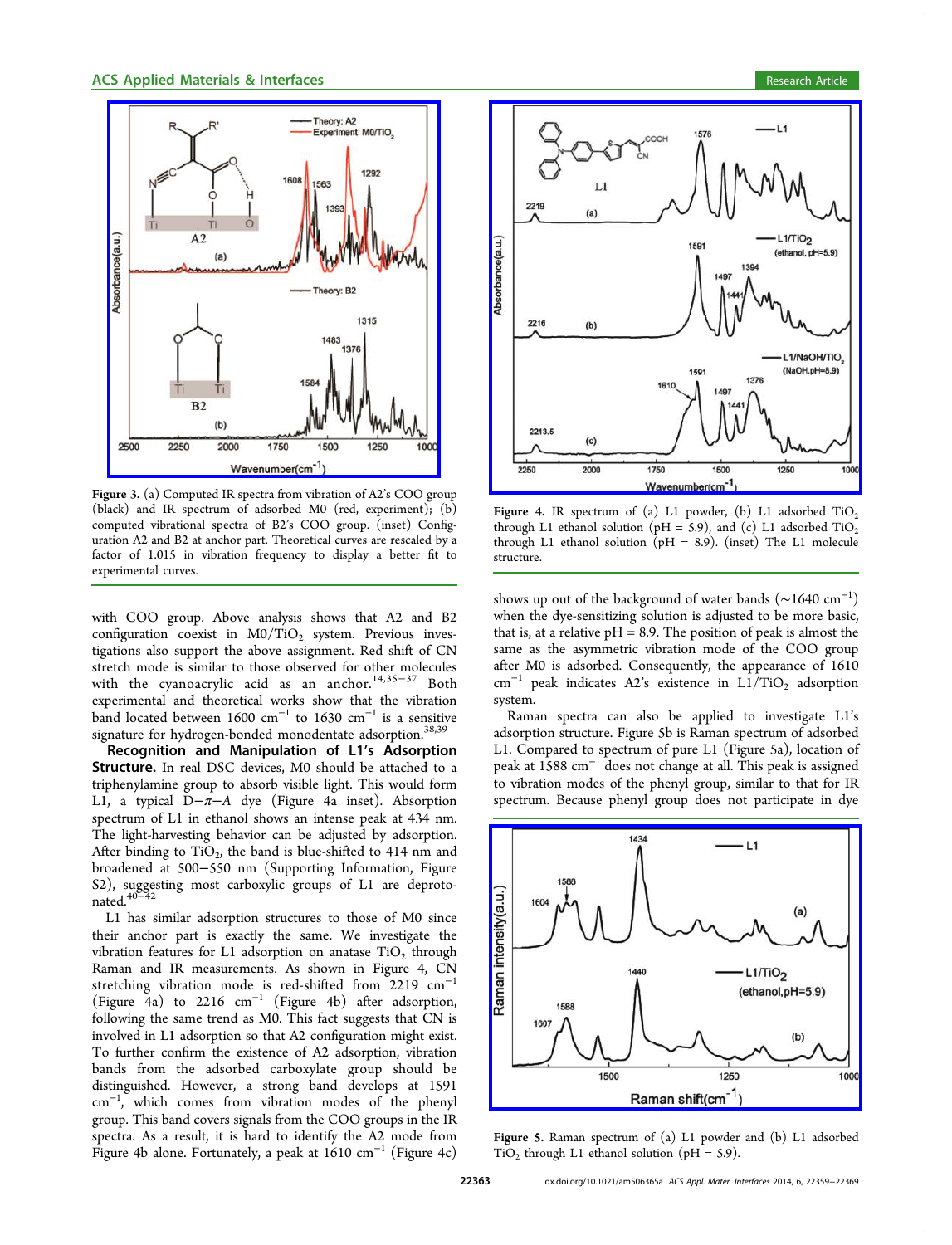<span id="page-5-0"></span>adsorption, we take this band as a reference in the following analysis. The shoulder at  $1607 \text{ cm}^{-1}$  may also contain signals for vibration modes in the phenyl group. However, the position and amplitude are slightly different from the corresponding peak in the IR spectrum for L1 adsorption. Since the asymmetric COO stretch is both IR and Raman active, we believe this mode will contribute to the 1607 cm<sup>-1</sup> band.<sup>34,38,43</sup> Moreover, Raman spectrum is insensitive to water, and the Raman bands at this region are narrower than IR bands, [ma](#page-9-0)[king](#page-10-0) it a suitable tool to investigate quantitatively changes in adsorption structures.

We find that binding configuration of cyanoacrylic dyes such as M0 and L1 can be controlled by changing pH value of dye solution used for adsorption. To see whether the ratio of a certain adsorption mode can be manipulated successively, pH value of L1 ethanol solution is adjusted by adding NaOH or HCl. Figure 6 shows Raman spectra for L1 adsorbed on  $TiO<sub>2</sub>$ 



Figure 6. Raman spectrum of L1 adsorbed  $TiO<sub>2</sub>$  through L1 ethanol s[olution with relative pH value adjusted to be 11.8, 8.9, 6.8, 5.9, 4.](http://pubs.acs.org/action/showImage?doi=10.1021/am506365a&iName=master.img-006.jpg&w=227&h=175)3, and 1.3. All spectra are normalized in intensity with reference to that for the peak at 1588  $cm^{-1}$ . .

through different solutions. Normalized by 1588 cm<sup>−</sup><sup>1</sup> peak, the band located at 1607 cm<sup>−</sup><sup>1</sup> is enhanced with pH value increasing, suggesting formation of more A2 configurations.

Detailed data analysis gives semiquantitative analysis about A2's ratio of all adsorbed molecules. Two Lorentz peaks located at 1588 and 1607 cm<sup>−</sup><sup>1</sup> are used to fit the Raman signal in Figure 6. In this work, we use the ratio of peak areas as an approximate measure of A2's proportion among all adsorbed dye molecules. When dye solutions become very basic ( $pH =$ 11.8), area and amplitude of 1607  $cm^{-1}$  peak reaches maximum, because hydroxyl groups on  $TiO<sub>2</sub>$  surface donate more hydrogen atoms to increase A2/A3 modes, similar to that in the  $M0/TiO<sub>2</sub>$  system. Since NaOH reaches saturate solubility in ethanol, the  $pH = 11.8$  case is assumed to reach a corresponding proportion of 100% for A2 configuration. When acid is added, A2, an anion form, is suppressed because HCl in solutions and  $H_3O^+$  on TiO<sub>2</sub> surface prevent dissociation of L1's carboxylic group, whose  $pK_a$  value is between 3 and 5. For  $pH = 1.3$  solution, no anion form exists based on Henderson−Hasselbalch equation. So pH = 1.3 case corresponds to no A2 configuration in  $M0/TiO<sub>2</sub>$  system. Figure 7 shows that decreasing pH value of dye-sensitizing solution lead to CN vibration frequency closer to that for free CN (2219



Figure 7. [Cyano group vibration frequencies \(IR\) of L1 powder and](http://pubs.acs.org/action/showImage?doi=10.1021/am506365a&iName=master.img-007.jpg&w=239&h=174) L1 adsorbed via ethanol solution with different pH values. Dashed line is the guide for eyes.

cm<sup>−</sup><sup>1</sup> ), suggesting less Ti−N bond formation. At pH = 1.3, the CN frequency is almost identical to that for free CN, indicating no Ti−N bonding in this case. In such cases, B1-like adsorption mode with protonated COOH and no Ti−N bond can be inferred. Note the asymmetric vibration of adsorbed COOH group usually locates at ∼1580 cm<sup>−</sup><sup>1</sup> , far away from the 1607  $cm<sup>-1</sup>$  region,<sup>39,44</sup> explaining the red shift of 1588 cm<sup>-1</sup> peak (blue line) in Figure 6.

Assuming [thes](#page-10-0)e two situations ( $pH = 11.8$  and 1.3) as limiting cases, the ratio of A2 structure in all dye solutions can be estimated given that the area of Raman peaks is proportional to the concentration of analyte.<sup>45</sup> The results are shown in Figure 8 and summarized in Table 1. It is obvious that A2's



Figure 8. Approximate proportion of A2 configuration among all poss[ible adsorption structures as a function of pH value of dye loa](http://pubs.acs.org/action/showImage?doi=10.1021/am506365a&iName=master.img-008.jpg&w=208&h=158)ding solutions.

proportion is increased along with increasing the pH value. This is the first time that the ratio of a particular adsorption structure is determined for  $dy \cdot TiO_2$  system.

Influence of Adsorption Structure on DSC Performance. Manipulating dye adsorption structures provides a simple effective way to improve DSC performances. Inspired by above observation that L1 dye adsorption can switch from B2 to A2 when dye-loading solution becomes more basic, we take this wisdom to adjust the binding mode of  $L1$  on  $TiO<sub>2</sub>$  to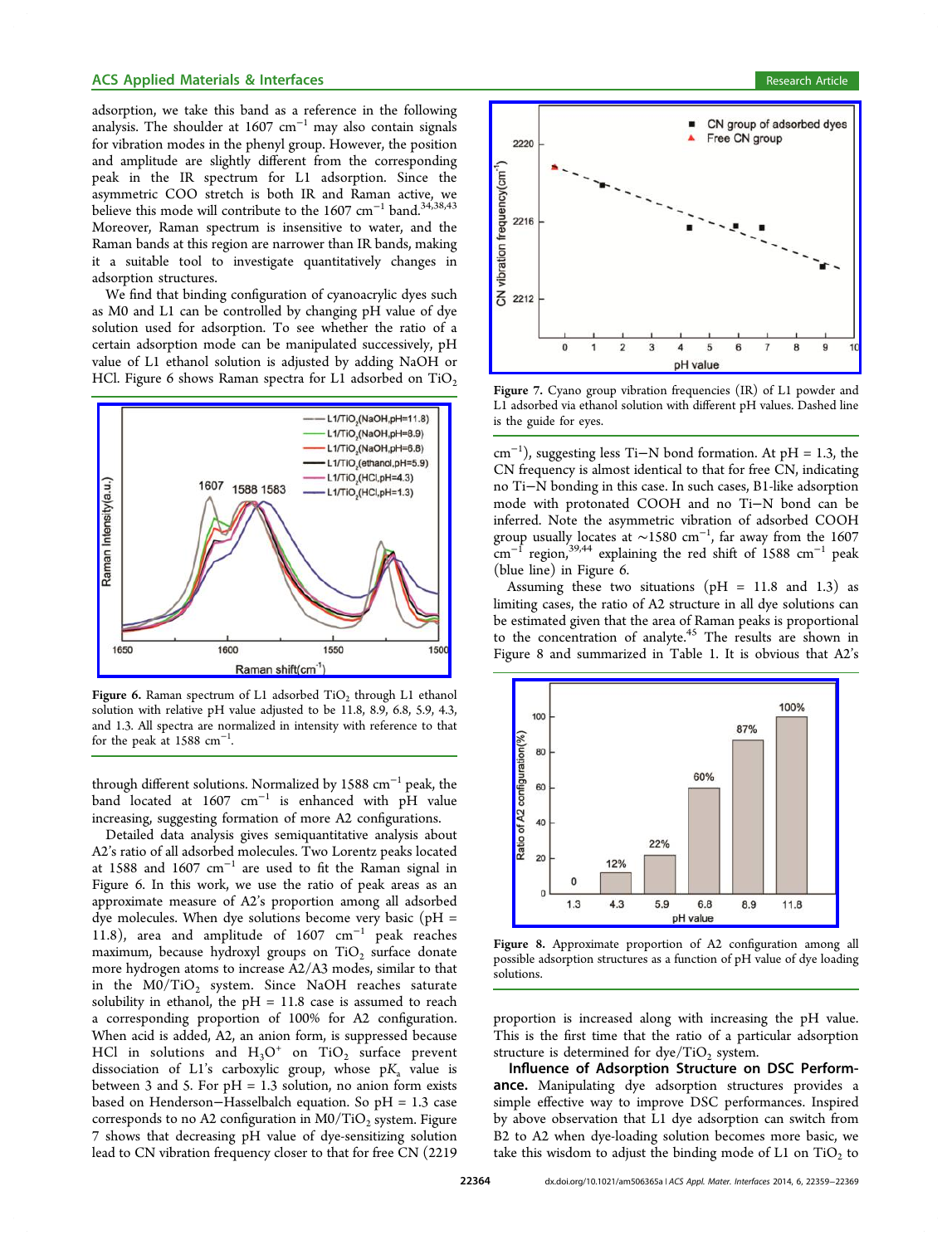<span id="page-6-0"></span>Table 1. Raman Peak Analysis of L1 Adsorbed  $TiO<sub>2</sub>$ Sensitized in Different Solutions

| pH of solutions | $area(1607 cm^{-1})/area(1588 cm^{-1})$ | A2's ratio $(\%)$ |
|-----------------|-----------------------------------------|-------------------|
| 1.3             | 0.161                                   | 0                 |
| 4.3             | 0.245                                   | 12                |
| 5.9             | 0.317                                   | 22                |
| 6.8             | 0.580                                   | 60                |
| 8.9             | 0.764                                   | 87                |
| 11.8            | 0.857                                   | 100               |
|                 |                                         |                   |

see whether the photovoltaic performance of DSC device can be improved.

Figure 9 shows the measured I−V characteristics of DSC fabricated with  $TiO<sub>2</sub>$  film sensitized in L1 solutions with



Figure 9. Current–voltage  $(I-V)$  curves for dye solar cells with TiO<sub>2</sub> photoanode sensitized with different L1 solutions, measured under  $\rm AM$  1.5G  $(100\;\rm mW/cm^2)$  illumination. The same electrolyte  $(DMPII)$ 0.3M,  $I_2$  0.05 M, LiI 0.5 M, 4-TBP 0.5 M in acetonitrile) is used for all the solar cell devices.

different pH values. Key parameters of the DSC devices including short-circuit photocurrent  $J_{\rm sc}$ , open-circuit voltage  $V_{\text{o}c}$  and fill factors (FF) are listed in Table 2, together with the

Table 2. Performance Characteristics of Dye Solar Cells<sup>a</sup> Based on L1 Sensitized in Different Solutions

| cell no.                                                                                                                       | dye | pH of solutions $V_{\text{oc}}(V) = J_{\text{sc}}(mA/cm^2)$ |      |      | FF   | $\eta$ (%) |  |  |
|--------------------------------------------------------------------------------------------------------------------------------|-----|-------------------------------------------------------------|------|------|------|------------|--|--|
|                                                                                                                                | LI  | 1.3                                                         | 0.57 | 7.1  | 0.59 | 2.4        |  |  |
| 2                                                                                                                              | L1  | 4.3                                                         | 0.60 | 11.0 | 0.58 | 3.9        |  |  |
| 3                                                                                                                              | L1  | 5.9                                                         | 0.63 | 15.5 | 0.60 | 5.8        |  |  |
| 4                                                                                                                              | L1  | 6.8                                                         | 0.67 | 15.4 | 0.60 | 6.1        |  |  |
| 5                                                                                                                              | L1  | 8.9                                                         | 0.56 | 8.3  | 0.55 | 2.6        |  |  |
| ${}^a$ The same electrolyte (DMPII 0.3M, I, 0.05 M, LiI 0.5 M, 4-TBP 0.5<br>$\mathbf{z}$ , and $\mathbf{y}$ , and $\mathbf{y}$ |     |                                                             |      |      |      |            |  |  |

M in acetonitrile) is used for all the solar cell devices.

overall sunlight-to-electricity conversion efficiency  $(\eta)$ . For L1based devices, five kinds of dye solutions are applied. When L1 ethanol solution is introduced to sensitize  $TiO<sub>2</sub>$  film, the device reaches an efficiency of  $\eta = 5.8\%$  (cell no. 3). Dye solution no. 4 differs from no. 3 by adding a little NaOH into dye solution, and pH is increased from 5.9 to 6.8. As a result, open-circuit voltage  $V_{\text{oc}}$  of cells with electrolyte no. 4 is improved from 0.63 to 0.67 V, and the efficiency is increased by ∼5% (see Table 1). When pH value of L1 solutions are adjusted to 1.3 (no. 1), 4.3

(no. 2), 8.9 (no. 5), rapid decrease in photovoltaic parameters like  $J_{\rm sc}$  is observed compared to cells sensitized in solution no. 4, indicating that  $pH = 6.8$  is the optimized level. Over 6% efficiency and 0.68 V open-circuit voltage are repeated easily when NaOH is replaced by KOH in cell no. 4, suggesting the enhanced efficiency is not caused by cation.<sup>46</sup> The adsorption mechanism mentioned above can give us invaluable insight into the relationship between the adsorption s[tru](#page-10-0)ctures and the DSC performance. For cells with highest efficiency sensitized with L1 solution no. 4, the data presented in Table 1 show that A2 structure ratio is increased compared to cell no. 3 from 22% to 60%. Note that in these experiments we only adjust pH value of dye-sensitizing solutions, while the same electrolyte is used for all the solar cell devices. Previous studies show that adsorption geometry of dyes such as Eosin Y and N-719 on  $TiO<sub>2</sub>$  is stable in the presence of nitrile-based electrolyte.<sup>10,47</sup>

To explain why different adsorption configurations at interface result in a marked change in the measured [D](#page-9-0)[SC](#page-10-0) photovoltaic performance, especially the persistent increase in  $V_{\text{o}c}$  we perform first-principles calculations to illustrate the electronic structure of  $M0/TiO<sub>2</sub>$  of different interface configurations and extend the result to  $L1/TiO<sub>2</sub>$ . The Perdew-Burke-Ernzerhof exchange-correlation functional is employed in our calculation.

From the calculated projected density of states plots in Figure 10, the conduction band edge for the B2 adsorption



Figure 10. Cal[culated projected density of states for co](http://pubs.acs.org/action/showImage?doi=10.1021/am506365a&iName=master.img-010.jpg&w=135&h=155)nfigurations A2 and B2. Red curves are for molecules, and shaded areas under black lines are for  $TiO<sub>2</sub>$  substrate.

configuration is lower than that for A2 configuration by ∼80 meV. This trend matches well with the  $V_{\text{oc}}$  trend in DSC performance. Note the measured  $V_{\text{oc}}$  corresponds to the energy difference between the quasi-Fermi level of  $TiO<sub>2</sub>$  under illumination (close to CBE) and the redox potential of the electrolyte. $1$  And the position of CBE is directly related to surface potential, affected by the dipole moments induced by dye adsor[pt](#page-9-0)ion. Since L1's dipole moment is determined by orientation of anchor part (M0), it is reasonable to apply the M0 result. Calculated dipole moment of A2 mode is 0.84 e·Å, larger than B2 mode (0.68 e·Å). According to the fact that higher dipole moment shifts CBE to be more negative in potential,<sup>6,48</sup> an enhanced  $V_{\text{oc}}$  of A2 adsorption mode can be inferred.

Higher  $V_{\text{oc}}$  $V_{\text{oc}}$  can be also explained by suppressed interfacial recombination.<sup>49,50</sup> According to Marcus theory (eq 1),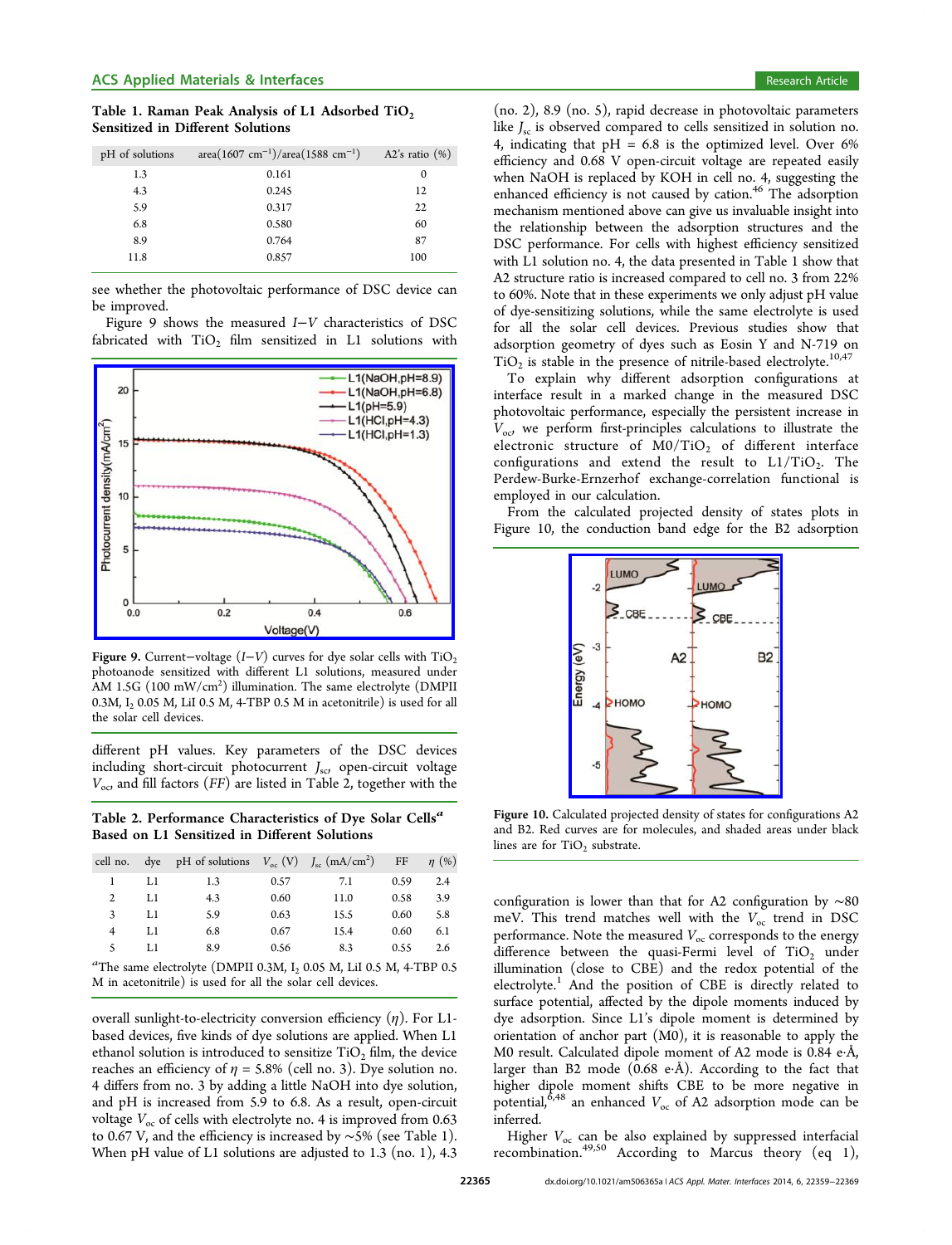<span id="page-7-0"></span>electron-transfer rate  $k_{ET}$  between two states is related to energy difference  $\Delta G^0$  between them:

$$
k_{ET} = \sqrt{\frac{\pi}{\hbar^2 \lambda k_{\rm B} T}} |V|^2 \exp\left(\frac{- (\Delta G^{\circ} + \lambda)^2}{4 \lambda k_{\rm B} T}\right) \tag{1}
$$

Here  $\lambda$  is defined as reorganization energy, and its value is taken as 1.0 eV, which is commonly accepted in previous works investigating similar dye/TiO<sub>2</sub> systems.<sup>51,52</sup> From Figure 10, the driving force  $\Delta G^0$  for recombination between CBE and highest occupied molecular orbital (H[OMO](#page-10-0)) of A2 is −[1.43](#page-6-0) eV, while for B2 it is −1.36 eV. Estimation from eq 1 shows that recombination rate is 40% slower for A2 than B2 at 300 K.

Further support is provided by nanosecond laser photolysis experiment. Figure 11 shows oxidized-state decay of L1 dye



Figure 11. [Transient absorption data following the decay of](http://pubs.acs.org/action/showImage?doi=10.1021/am506365a&iName=master.img-011.jpg&w=182&h=221) oxidized state of L1 attached to TiO<sub>2</sub> via pH = 4.3, 5.9, and 6.8 solution. All samples are dispersed in acetonitrile. Excitation wavelength: 355 nm. Probe wavelength: 650 nm. ΔA is absorbance difference between excited and ground state sample.

molecules on  $TiO<sub>2</sub>$  in acetonitrile. The sample, including dye molecules and  $TiO<sub>2</sub>$ , were excited by 355 nm laser and probed at 650 nm. It is well-known that excited electrons inject into  $TiO<sub>2</sub>$  in femtosecond to picosecond time scale.<sup>17,53–55</sup> Nanoand microsecond time constants are most likely related to recombination process. Since no redox couple [is](#page-9-0) [appli](#page-10-0)ed, the dye radical cations can only be reduced by electrons in the conduction band of  $TiO<sub>2</sub>$ . All curves in Figure 11 are fitted by exponential equations, and decay components are listed in Table 3. The decay time constants  $\tau_1$  and  $\tau_2$  represent the fast and slow processes of charge recombination. Faster time constant  $\tau_1$  represents direct recombination between electrons in  $TiO<sub>2</sub>$  conduction band and dye HOMO, while slower

Table 3. Time Constants for  $L1/TiO<sub>2</sub>$  Sensitized in Solutions with Different pH Values

| decay time constant | $pH = 4.3$                | $pH = 5.9$  | $pH = 6.8$  |
|---------------------|---------------------------|-------------|-------------|
|                     | $65$ ns                   | $97$ ns     | $112$ ns    |
|                     | $3.7 \text{ }\mu\text{s}$ | 4.3 $\mu$ s | $6.3 \mu s$ |

process with time constant  $\tau_2$  is attributed to trapping of excited electrons into localized state of  $TiO<sub>2</sub>$  near midgap.<sup>56,57</sup> From Table 3, it is clear that L1 adsorbed  $TiO<sub>2</sub>$  sensitized from pH = 6.8 solution has slower recombination rate than that [from](#page-10-0)  $pH =$ 5.9 and 4.3 solutions. Since adjusting pH value of sensitizing solution to be 6.8 led to more favorable configuration A2 (Figure 8), the result is in good accordance with estimated recombination rate from Marcus theory and measured higher  $V_{\rm oc}$  for d[ev](#page-5-0)ice no. 4, further confirming the differences in charge dynamics and device performance are resulted from dye configuration changes.

Factors other than adsorption structure manipulation are excluded by detailed analysis. It is well-known that dye adsorption amount on  $TiO<sub>2</sub>$  surface sensitized are influenced by sensitizing solvents and pH values. By desorbing the L1 dye into a NaOH basic solution, the dye load was estimated by measuring the absorption spectrum of the rinsing solution. The concentration of L1 on TiO<sub>2</sub> film sensitized in pH = 1.3, 4.3, 5.9, 6.8, and 8.9 solutions was estimated to be  $0.20 \times 10^{-7}$ , 1.31  $\times$  10<sup>-7</sup>, 1.34  $\times$  10<sup>-7</sup>, 1.44  $\times$  10<sup>-7</sup>, and 0.22  $\times$  10<sup>-7</sup> M⋅cm<sup>-2</sup> , respectively (film thickness normalized to 10  $\mu$ m, Figure 12).



**Figure 12.** Adsorption density of L1 on  $TiO<sub>2</sub>$  via dyeing solutions with different pH values.

The result shows that rapid photocurrent decrease of cell nos. 1 and 5 is due to low dye adsorption amount. This is reasonable because HCl suppress the L1 deprotonation, which is important for stable adsorption (no. 1); and hydroxyl group strongly binds to  $TiO<sub>2</sub> surface, <sup>58</sup> competing with L1 adsorption$ (no. 5). The adsorbed dye density on  $TiO<sub>2</sub>$  films (1.31  $\pm$  0.24)  $\times$  10<sup>-7</sup>, (1.34 ± 0.26)  $\times$  10<sup>-7</sup>[, a](#page-10-0)nd (1.44 ± 0.24)  $\times$  10<sup>-7</sup> mol/ cm<sup>2</sup>, respectively, for pH = 4.3, 5.9, and 6.8, is essentially the same within the measurement error (differences <10%), while there are large differences in corresponding device performance  $(V_{\text{OC}}$ : 0.60 vs 0.67 V;  $J_{\text{SC}}$ : 11 vs 15 mA/cm<sup>2</sup>) and efficiency enhancement by ∼60% (from 3.9% to 6.1%, see Table 2). Obviously the minor difference in dye load amount cannot explain the large difference in device characteristics. Inste[ad](#page-6-0), they must be related to the changes in dye adsorption configuration.

Hydrogen ion or hydroxyl group adsorb on  $TiO<sub>2</sub>$  also influence DSC performance. Miyasaka et al. have investigated surface potential of  $TiO<sub>2</sub>$  in contact with electrolyte.<sup>55</sup> According to their data, in the presence of iodine,  $TiO<sub>2</sub>$ Fermi level shows a negative shift of at most −15 mV [per](#page-10-0) unit pH (Figure 13). Since  $V_{\text{oc}}$  strongly depends on hydrogen ion or hydroxyl group binding to  $TiO<sub>2</sub>$ , this study can be seen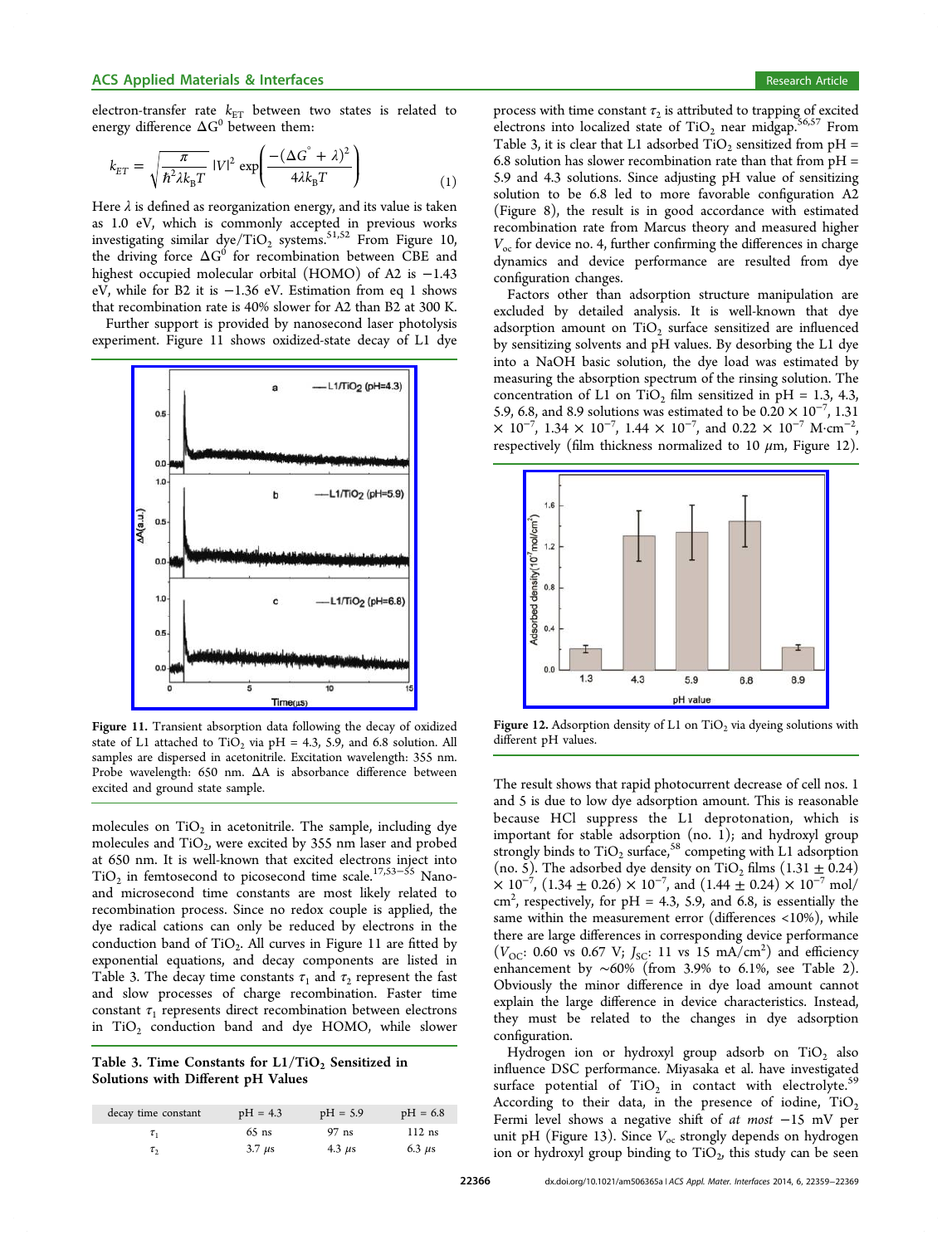<span id="page-8-0"></span>

Figure 13. Relationship between  $V_{\text{oc}}$  [and dye solution pH value \(red\)](http://pubs.acs.org/action/showImage?doi=10.1021/am506365a&iName=master.img-013.jpg&w=235&h=178), together with the dependence of  $V_{\text{oc}}$  (calculated from literature data, redox potential taken as 0.4 V against Ag/AgCl electrode) changed by the pH of  $I^-/{I_3}^-$  electrolyte (black).

as an analogue to ours. However, surface potential induced by pH values only partially explains the relationship between device  $V_{\text{oc}}$  and pH of solutions. Comparing cell nos. 3 and 4, the pH value of L1 solutions differs by 1, while  $V_{\text{oc}}$  is increased by 40 mV, which is ∼3 times greater than 15 mV. This clearly indicates that the surface potential change is caused by dye adsorption, not the increase in pH value, at least for the case of optimal  $pH = 6.8$ . We emphasize that during solar cell device characterization, the same standard electrolyte with the same pH value is in fact used for the measurements.

Above discussion suggests that the optimized pH value of sensitizing solution results in obvious increase in DSC energy efficiency by suppressing unfavorable dye adsorption configurations on  $TiO<sub>2</sub>$ . Too basic or acidic dye solution is seldom applied, and our experiments show that these solutions are harmful to DSC performance (cell nos. 1 and 5). Efficiency losses were attributed to decreased dye adsorption amount. A good balance must be retained between pH value-induced advantages such as adsorption structure selection and damage mentioned above. A unique merit in the present work is that the improved photovoltaic performances in DSC devices are directly linked to the microscopic dye adsorption structures and electronic features at the dye/TiO<sub>2</sub> interface.

Moreover, pH adjustment of dye-sensitizing solutions improves stability of DSC device (Figure 14 and Supporting Information, Figure S3), which is another important factor. It is well-known that dye detachment from  $TiO<sub>2</sub>$  is harmful to photovoltaic performance. We solve this problem by increasing the ratio of A2 mode, which is the most stable configuration. Results show that  $V_{\text{oc}}$  of cells after pH adjustment is maintained at 0.7 V for a month, while other cells undergo obvious degradation.

# ■ CONCLUSION

We present a detailed spectroscopic and computational study on improving photovoltaic performance by manipulating dye adsorption configurations on nanocrystalline  $TiO<sub>2</sub>$ . L1 adsorbed on  $TiO<sub>2</sub>$  can take either hydrogen-bonded monodentate together with Ti−N bonding (A2) configuration or bidentate bridging (B2) configuration. Adding a small amount of NaOH to dye-sensitizing solutions leads to optimized ratio



Figure 14.  $V_{\alpha c}$  [of DSC devices with photoanode sensitizing in di](http://pubs.acs.org/action/showImage?doi=10.1021/am506365a&iName=master.img-014.jpg&w=236&h=178)fferent L1 solutions left for different days. Black curve: L1 ethanol solution,  $pH = 5.9$ . Red curve: L1 ethanol solution with additional NaOH,  $pH =$ 6.8.

of A2 adsorption mode (60%). Consequently, the bidentate adsorption configuration, unfavorable in DSC applications, is suppressed by basic dye solution. We expect that our idea can be extended to other systems, where more complex and efficient dyes/solvents are applied. Alternative approaches can be employed to control dye adsorption configurations, such as tuning sensitizing temperature,  $^{60}$  protonation of TiO<sub>2</sub> surface,  $^{61}$ and changing sensitizing solvents.<sup>62</sup>

In addition, the present st[udy](#page-10-0) of the relationship betwe[en](#page-10-0) microscopic interface structur[e](#page-10-0) for dye adsorption and photovoltaic performance provides new insights toward a complete understanding of DSC working mechanisms at the molecular scale.

# ■ ASSOCIATED CONTENT

#### **9** Supporting Information

SEM image of TiO<sub>2</sub> nanoparticles, UV-vis absorption spectra of L1 dye in ethanol solution and L1 adsorbed on  $TiO<sub>2</sub>$ , IR spectra of adsorbed L1 via ethanol solution left for different days. This material is available free of charge via the Internet at http://pubs.acs.org.

### ■ AUTHOR INFORMATION

# [Corresponding](http://pubs.acs.org) [Au](http://pubs.acs.org)thor

\*Phone: + 86-10-82649396. E-mail: smeng@iphy.ac.cn.

#### Author Contributions

The manuscript was written thro[ugh contributions](mailto:smeng@iphy.ac.cn) of all authors. All authors have given approval to the final version of the manuscript.

# Notes

The authors declare no competing financial interest.

#### ■ ACKNOWLEDGMENTS

We are grateful to Shifu Weng of Peking University for assistance in FTIR and Raman spectroscopy measurement. The work is supported by MOST (2012CB921403 and 2012CB933002) and NSFC (Grant Nos 11222431, 11474328, and 11074287), "Open Research Fund Program" of the State Key Laboratory of Low-Dimensional Quantum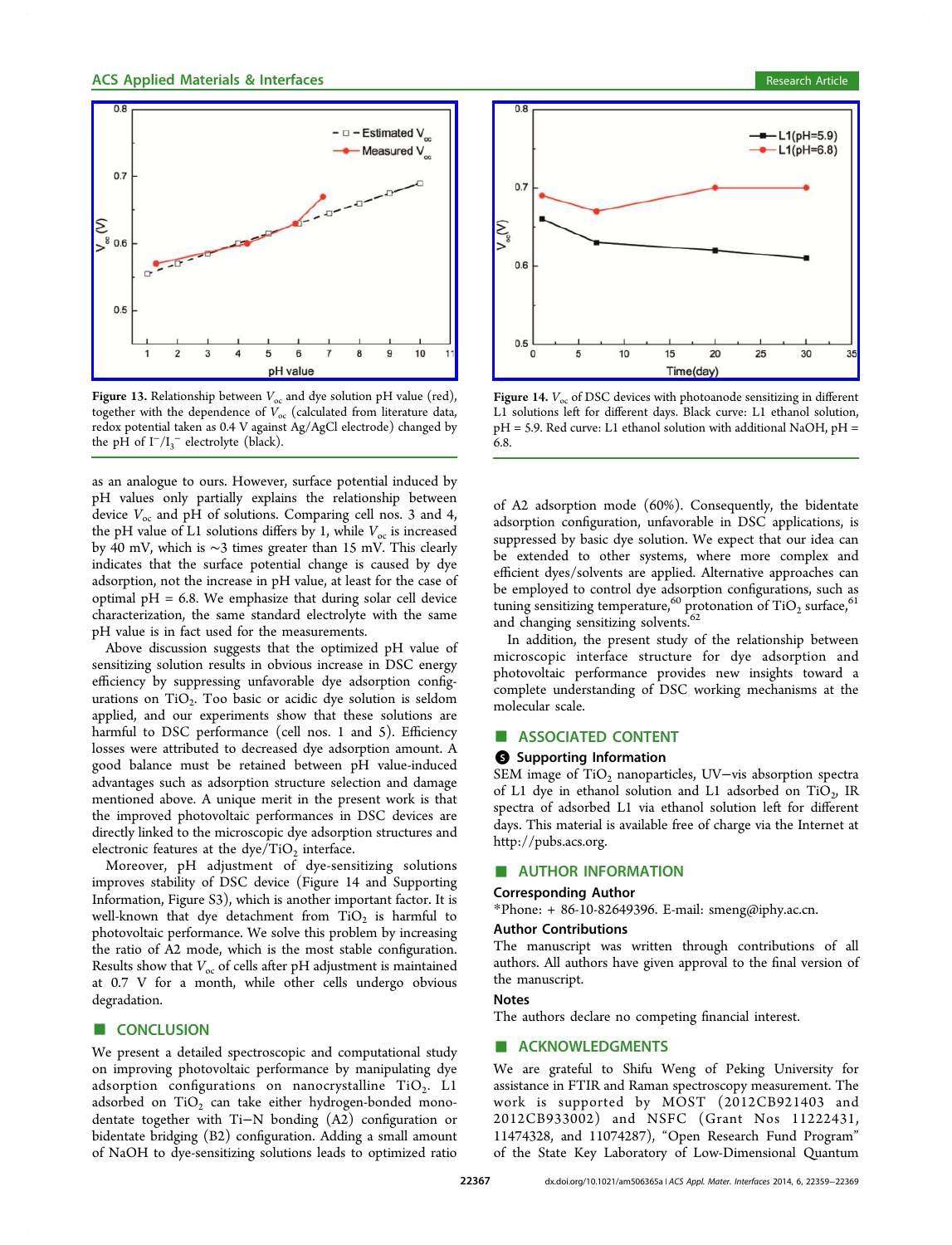<span id="page-9-0"></span>Physics (grant no. KF201201), and "Strategic Priority Research Program (B)" of the CAS (No. XDB07030100).

#### **ENDINEERENCES**

(1) O'Regan, B.; Gratzel, M. A Low-Cost, High-Efficiency Solar Cell Based on Dye-Sensitized Colloidal TiO<sub>2</sub> films. Nature 1991, 353, 737−740.

(2) Mathew, S.; Yella, A.; Gao, P.; Humphry-Baker, R.; CurchodBasile, F. E.; Ashari-Astani, N.; Tavernelli, I.; Rothlisberger, U.; NazeeruddinMd, K.; Grätzel, M. Dye-Sensitized Solar Cells with 13% Efficiency Achieved through the Molecular Engineering of Porphyrin Sensitizers. Nat. Chem. 2014, 6, 242−247.

(3) Yella, A.; Lee, H. W.; Tsao, H. N.; Yi, C.; Chandiran, A. K.; Nazeeruddin, M. K.; Diau, E. W. G.; Yeh, C. Y.; Zakeeruddin, S. M.; Grätzel, M. Porphyrin-Sensitized Solar Cells with Cobalt (II/III)-Based Redox Electrolyte Exceed 12% Efficiency. Science 2011, 334, 629−634.

(4) Yamazaki, E.; Murayama, M.; Nishikawa, N.; Hashimoto, N.; Shoyama, M.; Kurita, O. Utilization of Natural Carotenoids as Photosensitizers for Dye-Sensitized Solar Cells. Sol. Energy 2007, 81, 512−516.

(5) Zhou, H.; Wu, L.; Gao, Y.; Ma, T. Dye-Sensitized Solar Cells Using 20 Natural Dyes as Sensitizers. J. Photochem. Photobiol., A 2011, 219, 188−194.

(6) De Angelis, F.; Fantacci, S.; Selloni, A.; Grätzel, M.; Nazeeruddin, M. K. Influence of the Sensitizer Adsorption Mode on the Open-Circuit Potential of Dye-Sensitized Solar Cells. Nano Lett. 2007, 7, 3189−3195.

(7) Kley, C. S.; Dette, C.; Rinke, G.; Patrick, C. E.; Čechal, J.; Jung, S. J.; Baur, M.; Dürr, M.; Rauschenbach, S.; Giustino, F.; Stepanow, S.; Kern, K. Atomic-Scale Observation of Multiconformational Binding and Energy Level Alignment of Ruthenium-Based Photosensitizers on TiO<sub>2</sub> Anatase. Nano Lett. 2014, 14, 563-569.

(8) Li, S. C.; Chu, L. N.; Gong, X. Q.; Diebold, U. Hydrogen Bonding Controls the Dynamics of Catechol Adsorbed on a TiO<sub>2</sub>(110) Surface. Science 2010, 328, 882-884.

(9) Liu, L. M.; Li, S. C.; Cheng, H.; Diebold, U.; Selloni, A. Growth and Organization of an Organic Molecular Monolayer on  $TiO<sub>2</sub>$ : Catechol on Anatase (101). J. Am. Chem. Soc. 2011, 133, 7816−7823.

(10) Zhang, F.; Shi, F.; Ma, W.; Gao, F.; Jiao, Y.; Li, H.; Wang, J.; Shan, X.; Lu, X.; Meng, S. Controlling Adsorption Structure of Eosin Y Dye on Nanocrystalline  $TiO<sub>2</sub>$  Films for Improved Photovoltaic Performances. J. Phys. Chem. C 2013, 117, 14659−14666.

(11) Anselmi, C.; Mosconi, E.; Pastore, M.; Ronca, E.; De Angelis, F. Adsorption of Organic Dyes on  $TiO<sub>2</sub>$  Surfaces in Dye-Sensitized Solar Cells Interplay of Theory and Experiment. Phys. Chem. Chem. Phys. 2012, 14, 15963−15974.

(12) Tian, H.; Yang, X.; Chen, R.; Zhang, R.; Hagfeldt, A.; Sun, L. Effect of Different Dye Baths and Dye-Structures on the Performance of Dye-Sensitized Solar Cells Based on Triphenylamine Dyes. J. Phys. Chem. C 2008, 112, 11023−11033.

(13) Vittadini, A.; Selloni, A.; Rotzinger, F. P.; Gratzel, M. Formic ̈ Acid Adsorption on Dry and Hydrated TiO<sub>2</sub> Anatase (101) Surfaces by DFT Calculations. J. Phys. Chem. B 2000, 104, 1300−1306.

(14) Ren, X.; Jiang, S.; Cha, M.; Zhou, G.; Wang, Z. S. Thiophene-Bridged Double D-π-A Dye for Efficient Dye-Sensitized Solar Cell. Chem. Mater. 2012, 24, 3493−3499.

(15) Ning, Z.; Fu, Y.; Tian, H. Improvement of Dye-Sensitized Solar Cells: What We Know and What We Need to Know. Energy Environ. Sci. 2010, 3, 1170−1181.

(16) Jiao, Y.; Zhang, F.; Grätzel, M.; Meng, S. Structure-Property Relations in All-Organic Dye-Sensitized Solar Cells. Adv. Funct. Mater. 2013, 23, 424−429.

(17) Wang, Y.; Yang, L.; Zhang, J.; Li, R.; Zhang, M.; Wang, P. Altering the Self-Organization of Dyes on Titania with Dyeing Solvents to Tune the Charge-Transfer Dynamics of Sensitized Solar Cells. ChemPhysChem 2014, 15, 1037−1042.

(18) Zhang, M.; Wang, Y.; Xu, M.; Ma, W.; Li, R.; Wang, P. Design of High-Efficiency Organic Dyes for Titania Solar Cells Based on the Chromophoric Core of Cyclopentadithiophene-Benzothiadiazole. Energy Environ. Sci. 2013, 6, 2944−2949.

(19) Yang, J.; Ganesan, P.; Teuscher, J.; Moehl, T.; Kim, Y. J.; Yi, C.; Comte, P.; Pei, K.; Holcombe, T. W.; Nazeeruddin, M. K.; Hua, J.; Zakeeruddin, S. M.; Tian, H.; Grätzel, M. Influence of the Donor Size in D−π−A Organic Dyes for Dye-Sensitized Solar Cells. J. Am. Chem. Soc. 2014, 136, 5722−5730.

(20) Hagberg, D. P.; Marinado, T.; Karlsson, K. M.; Nonomura, K.; Qin, P.; Boschloo, G.; Brinck, T.; Hagfeldt, A.; Sun, L. Tuning the HOMO and LUMO Energy Levels of Organic Chromophores for Dye Sensitized Solar Cells. J. Org. Chem. 2007, 72, 9550−9556.

(21) Liu, W. H.; Wu, I. C.; Lai, C. H.; Lai, C. H.; Chou, P. T.; Li, Y. T.; Chen, C. L.; Hsu, Y. Y.; Chi, Y. Simple Organic Molecules Bearing a 3,4-ethylenedioxythiophene Linker for Efficient Dye-Sensitized Solar Cells. Chem. Commun. 2008, 5152−5154.

(22) Li, W.; Liu, X. H.; Tung, C. H.; Hao, Z. P. The Observation of Abnormal Signals in Laser Flash Photolysis: A type of Probable Synchronized Nuclear Spin Signals. Spectrochim. Acta, Part A 2006, 65, 345−350.

(23) Jennings, J. R.; Liu, Y.; Wang, Q. Efficiency Limitations in Dye-Sensitized Solar Cells Caused by Inefficient Sensitizer Regeneration. J. Phys. Chem. C 2011, 115, 15109-15120.

(24) Deacon, G. B.; Phillips, R. J. Relationships between the Carbon-Oxygen Stretching Frequencies of Carboxylato Complexes and the Type of Carboxylate Coordination. Coord. Chem. Rev. 1980, 33, 227− 250.

(25) Dobson, K. D.; McQuillan, A. J. In Situ Infrared Spectroscopic Analysis of the Adsorption of Aliphatic Carboxylic Acids to  $TiO<sub>2</sub>$ ,  $ZrO_2$ ,  $Al_2O_3$ , and  $Ta_2O_5$  from Aqueous Solutions. Spectrochim. Acta, Part A 1999, 55, 1395-1405.

(26) Connor, P. A.; Dobson, K. D.; McQuillan, A. J. Infrared Spectroscopy of the  $TiO<sub>2</sub>/Aqueous Solution Interface. *Langmuir*$ 1999, 15, 2402−2408.

(27) Johansson, E. M. J.; Edvinsson, T.; Odelius, M.; Hagberg, D. P.; Sun, L.; Hagfeldt, A.; Siegbahn, H.; Rensmo, H. Electronic and Molecular Surface Structure of a Polyene−Diphenylaniline Dye Adsorbed from Solution onto Nanoporous TiO<sub>2</sub>. J. Phys. Chem. C 2007, 111, 8580−8586.

(28) Yu, S.; Ahmadi, S.; Zuleta, M.; Tian, H.; Schulte, K.; Pietzsch, A.; Hennies, F.; Weissenrieder, J.; Yang, X.; Gothelid, M. Adsorption Gometry, Molecular Interaction, and Charge Transfer of Triphenylamine-Based Dye on Rutile TiO<sub>2</sub>(110). J. Chem. Phys. 2010, 133, 224704.

(29) Zuleta, M.; Edvinsson, T.; Yu, S.; Ahmadi, S.; Boschloo, G.; Gothelid, M.; Hagfeldt, A. Light-Induced Rearrangements of Chemisorbed Dyes on Anatase(101). Phys. Chem. Chem. Phys. 2012, 14, 10780−10788.

(30) Balanay, M. P.; Kim, S. M.; Lee, M. J.; Lee, S. H.; Kim, D. H. Conformational Analysis and Electronic Properties of 2-Cyano-3- (thiophen-2-yl)acrylic Acid in Sensitizers for Dye-Sensitized Solar Cells: A Theoretical Study. Bull. Korean Chem. Soc. 2009, 30, 2077− 2082.

(31) Hoff, D. A.; da Silva, R.; Rego, L. G. C. Coupled Electron−Hole Quantum Dynamics on D- $\pi$ −A Dye-Sensitized TiO<sub>2</sub> Semiconductors. J. Phys. Chem. C 2012, 116, 21169−21178.

(32) Ooyama, Y.; Shimada, Y.; Kagawa, Y.; Yamada, Y.; Imae, I.; Komaguchi, K.; Harima, Y. Synthesis of New-Type Donor−Acceptor π-conjugated Benzofuro[2,3-c]oxazolo[4,5-a]carbazole Fluorescent Dyes and Their Photovoltaic Performances of Dye-Sensitized Solar Cells. Tetrahedron Lett. 2007, 48, 9167−9170.

(33) Yakhanthip, T.; Jungsuttiwong, S.; Namuangruk, S.; Kungwan, N.; Promarak, V.; Sudyoadsuk, T.; Kochpradist, P. Theoretical Investigation of Novel Carbazole-fluorene based D-π-A Conjugated Organic Dyes as Dye-Sensitizer in Dye-Sensitized Solar Cells (DSCs). J. Comput. Chem. 2011, 32, 1568−1576.

(34) Schulte, J. P.; Grass, S.; Treuel, L. Adsorption of Dicarboxylic Acids onto Nano-Structured Silver Surfaces − Surface-Enhanced Raman Scattering Studies of pH-Dependent Adsorption Geometries. J. Raman Spectrosc. 2013, 44, 247−254.